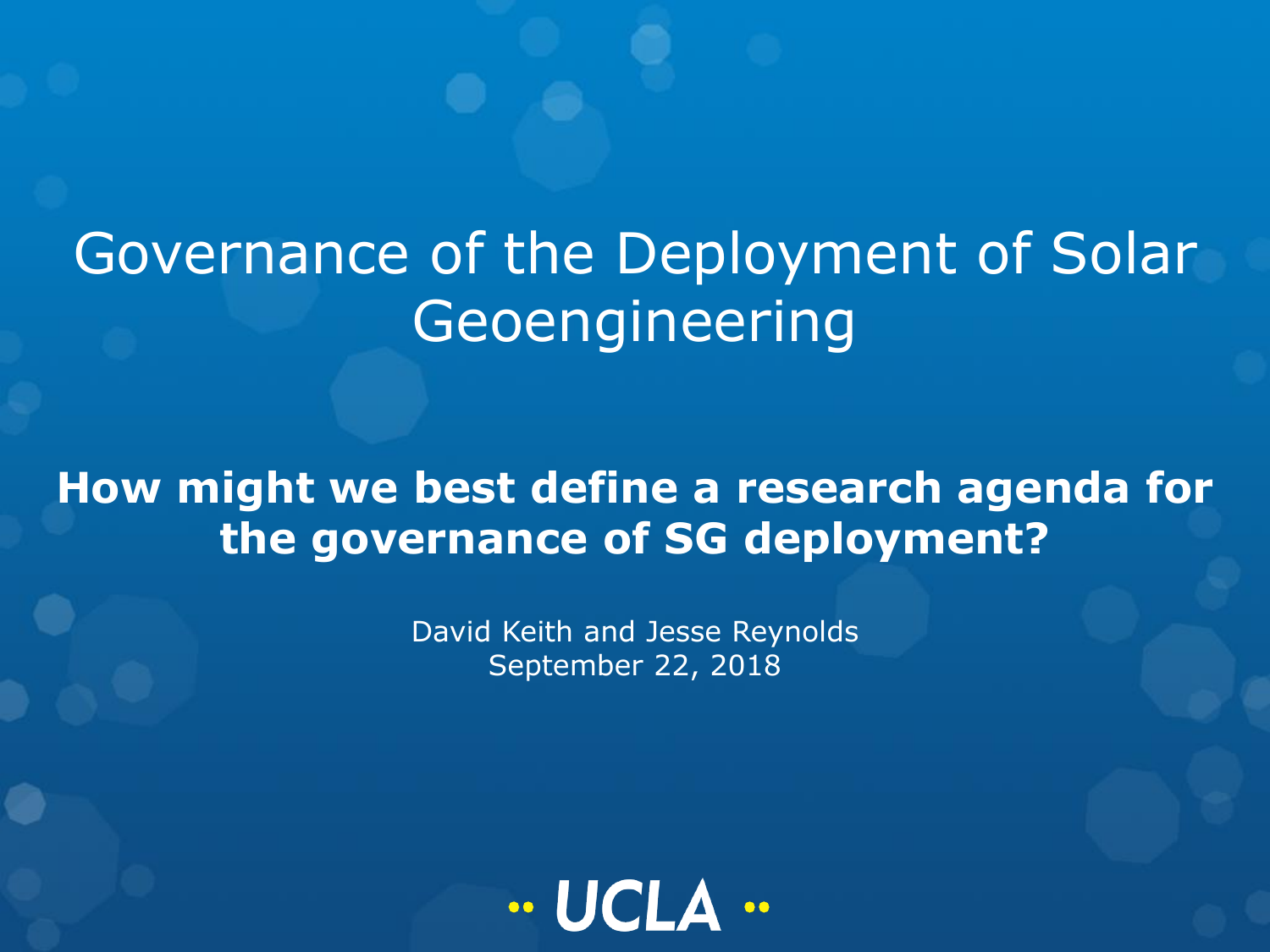#### A research agenda for governing SG deployment

- 1. Who ought to and/or will specify criteria for SG deployment, and who ought to and/or is likely to decide when the criteria are satisfied?
- 2. What will or should these criteria be?
- 3. How should/will decisions about deployment be made; what decision-making process should/will be utilized?
- 4. What institutions, either existing or new, are appropriate as decision-making venues? What will or should be the legal framework of such institutions?
- 5. How might SG complement and/or undermine national, regional, and multilateral institutions and policy to mitigate or adapt to climate change – and, more broadly, to manage climate risks?
- 6. SG is both a hedge against uncertain but potentially catastrophic risks of (or, alternatively, damages from) climate change – and has its own associated risks, known and unknown. How can we better understand these uncertainties and incorporate them into useful decision-making processes?

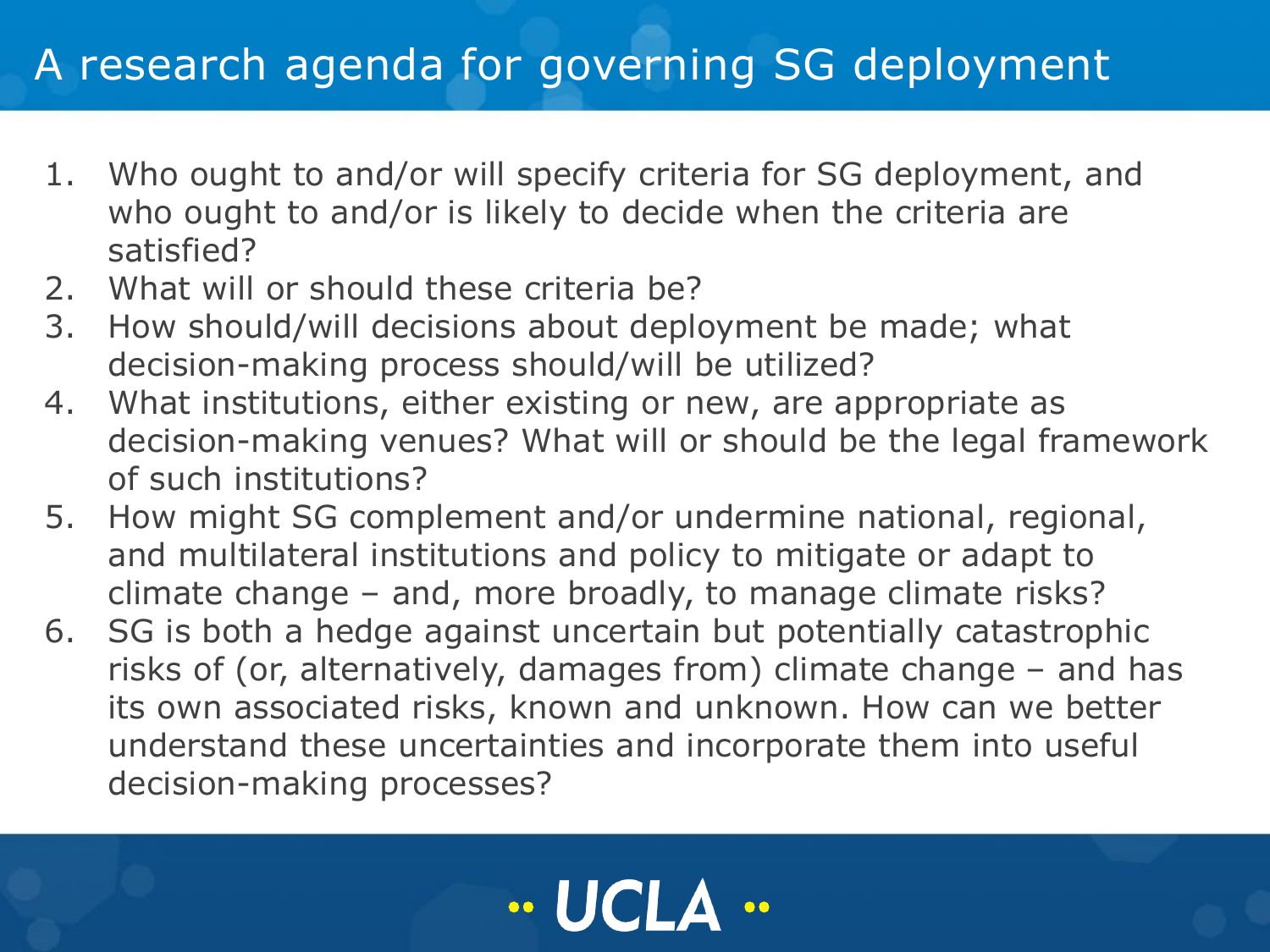## Some (non?) research questions [1/2]

- How to balance the risks of both too much / too soon and too little / too late?
- Are certain "troubling" scenarios probable and problematic enough to warrant particular considerations?
- Should e.g. the UNSC and UNFCCC play roles?
- It is useful to separate considerations of governing SG deployment and that of research?
- How to balance perceived legitimacy to expected effectiveness?
- Should SG decision making be linked to other issues, and if so, how?
- How relevant is intentionality? And errors of commission versus those of omission?
- How can we proceed under such uncertainty?

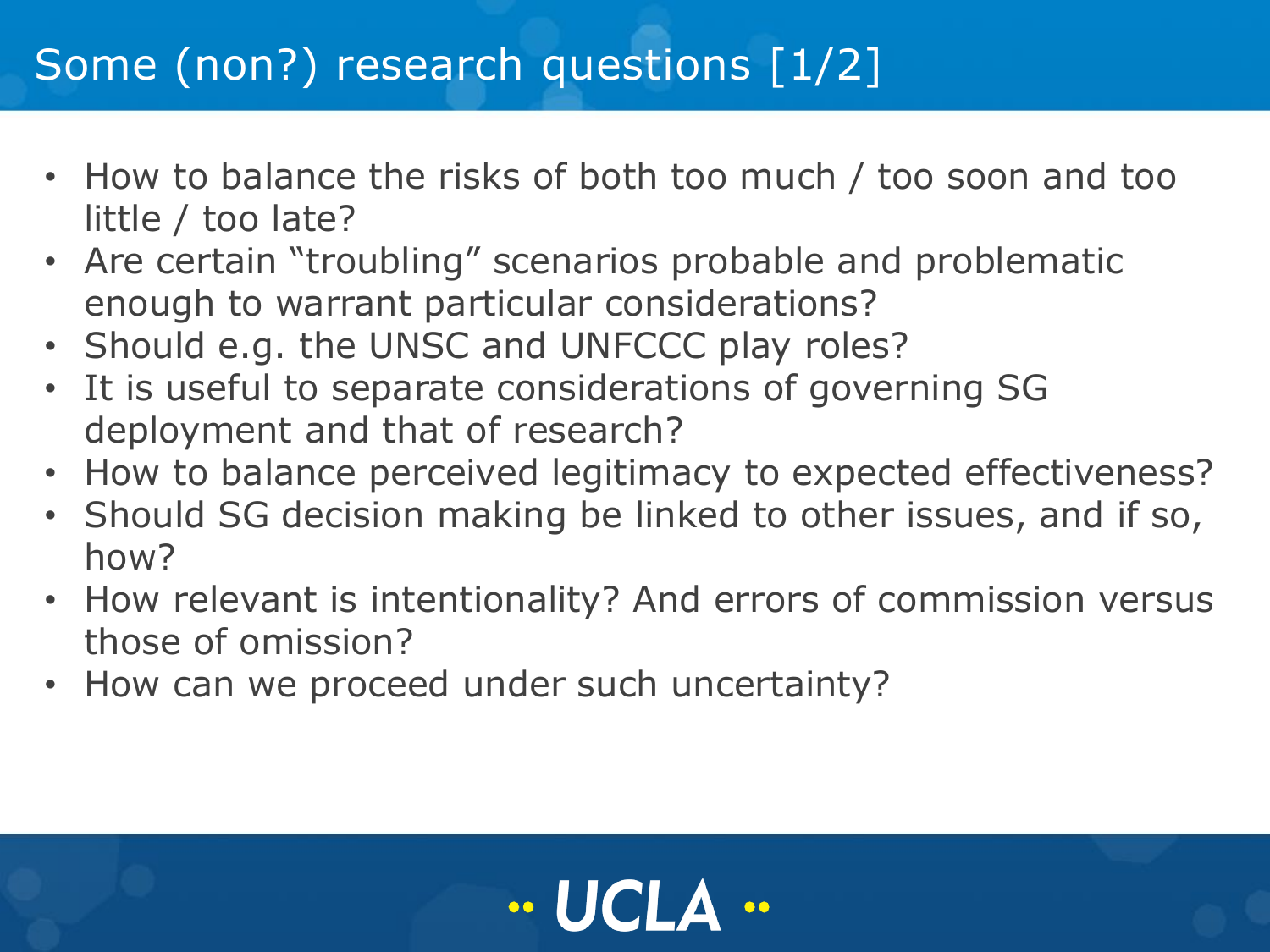## Some (non?) research questions [2/2]

- Is SG genuinely novel? Are there useful analogies from which we can draw?
- If it useful to separate, in both discussions and in proposed governance mechanisms, the questions of whether to us and of how much to use?
- What is the role now, and in the future, of public(s) and their perception? And of elites?
- Why is there presently so little interest in SG? Might this change suddenly?
- Is the reduction of mitigation a genuine risk? Is the discourse still at a pre-"adaptation moment"?
- Do informal, non-legal norms have potential for governance?
- Who speaks for whom? Who governs whom? Who are *we*?